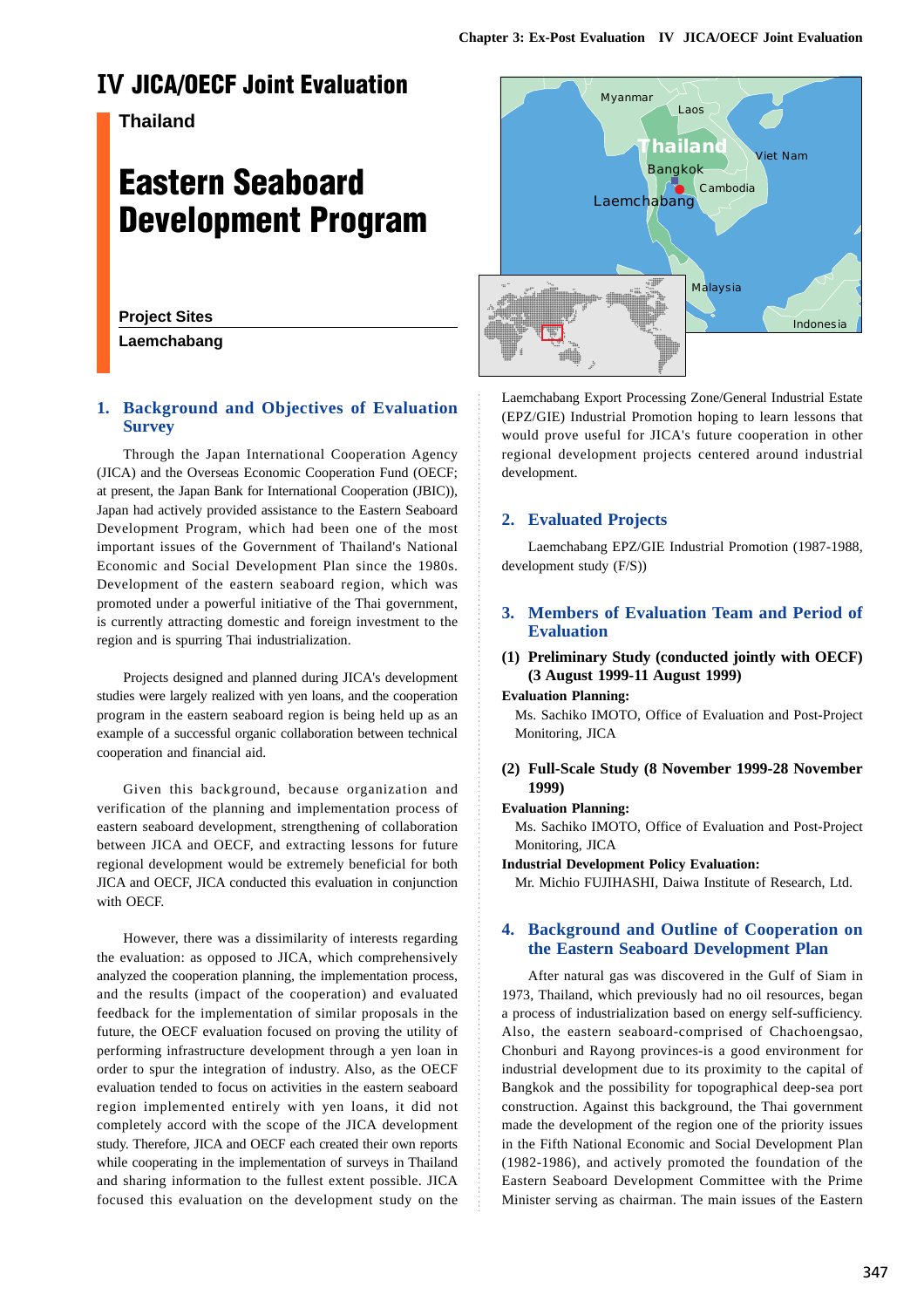Seaboard Development Plan include the construction of the Map Ta Phut Industrial Estate, which focuses on the development of heavy chemical industries, the construction of the Laemchabang Industrial Estate, as a location for non-polluting export-oriented industry, and the establishment of related infrastructure (such as ports, roads, and subways).

The Japanese Government expressed positive support for the plan, and has cooperated on it through JICA since the 1980s. JICA had conducted cooperation in the following fields:

#### **(1) Development of Water Resources**

- East Coast Water Resources Development Project (F/S, 1980-1982)
- East Coast Water Resources Development Project Phase II (F/S, 1981-1983)
- Dok Krai-Mab Ta Pud Water Pipeline Project in East Coast Area (D/D 1981-1982)
- Nong Kho-Leam Chabang Water Pipeline Project (F/S, 1983)

#### **(2) Port Development**

- Development Project of the Industrial Port on the Eastern Seaboard (M/P, F/S, 1982-1983)
- Establishment of a Large Repair Shipyard (F/S, 1982-1985)
- Measures to Promote the Container Handling System through Leam Chabang Port (M/P, 1988-1989)

#### **(3) Industrial Development Plan Creation**

- Development Project of Leam Chabang Coastal Area (M/ P, F/S, 1983-1984)
- Laemchabang FPZ/GIE Industrial Promotion (F/S, 1987- 1988)

#### **(4) Promotion of Investment**

• Advisor on Economic Development (Individual expert, 1987-1989)



Laemchabang Port

#### **(5) Environmental Protection**

• Environmental Protection Project for Eastern Seaboard Development (Grant aid, FY1984)

#### **5. Results of Evaluation**

#### **(1) Status of Development in the Eastern Seaboard Region**

Industrialization in the eastern seaboard region has progressed remarkably, and the region has developed into Thailand's second-largest industrial center after the Bangkok metropolitan area. Investment licensing activities in the eastern regions of Thailand, including the eastern seaboard region, comprised approximately 50% of all licensing activities in the country in 1977, and increased to a total of 64.7% between 1995 and 1997. Of the total 644,000 people newly hired by licensed companies during the same period, approximately 38% of the jobs (242,000 people) were generated in the eastern seaboard region. Also, per capita income in the eastern seaboard region, which reached 2.76 times the national average in 1996, greatly contributes to development in the region.

| Plan             | Project                                                                                        | Date of Completion               | <b>Current Status</b>                       |  |  |
|------------------|------------------------------------------------------------------------------------------------|----------------------------------|---------------------------------------------|--|--|
| Map Ta Phut Plan | Map Ta Phut Industrial                                                                         | (February 1992)<br>Phase I       | Handling approximately 2.72 million tons of |  |  |
|                  | Port                                                                                           | (scheduled for 1999)<br>Phase II | cargo yearly                                |  |  |
|                  | Map Ta Phut Industrial                                                                         | (May 1990)<br>Phase I            | 4,093 rai (residential: 498 rai)            |  |  |
|                  | Estate                                                                                         | Phase II<br>(August 1992)        | 1,507 rai (residential: 1,502 rai)          |  |  |
|                  |                                                                                                | Phase III (in the process of     | 1,097 rai (residential: 498 rai)            |  |  |
|                  |                                                                                                | land acquisition)                |                                             |  |  |
|                  | Other: Natural gas separation plant, water lines, subway construction                          |                                  |                                             |  |  |
| Laemchabang Plan | Laemchabang                                                                                    | Phase I<br>(December 1991)       | Handling approximately 1.04 million tons of |  |  |
|                  |                                                                                                |                                  | containers yearly                           |  |  |
|                  | <b>Commercial Port</b>                                                                         | Phase II (scheduled for 2008)    | Handling approximately 5 million tons of    |  |  |
|                  |                                                                                                |                                  | containers yearly                           |  |  |
|                  | Laemchabang Industrial                                                                         | (March 1991)<br>Phase I          | 2,908 rai                                   |  |  |
|                  | Estate                                                                                         | Phase II (April 1996)            | 648 rai                                     |  |  |
|                  |                                                                                                | Phase III (in the process of     | 500 rai                                     |  |  |
|                  |                                                                                                | land acquisition)                |                                             |  |  |
|                  | Other: Water lines, reservoirs, subway construction, etc.                                      |                                  |                                             |  |  |
| Other            | Road and subway construction in the eastern seaboard region outside of Map Ta Phut/Laemchabang |                                  |                                             |  |  |

**Table 1 Current Status of the Eastern Seaboard Region**

(Note: 1 rai = 1600 m<sup>2</sup>, Source: OESB "The Eastern Seaboard Program Sep. 1998")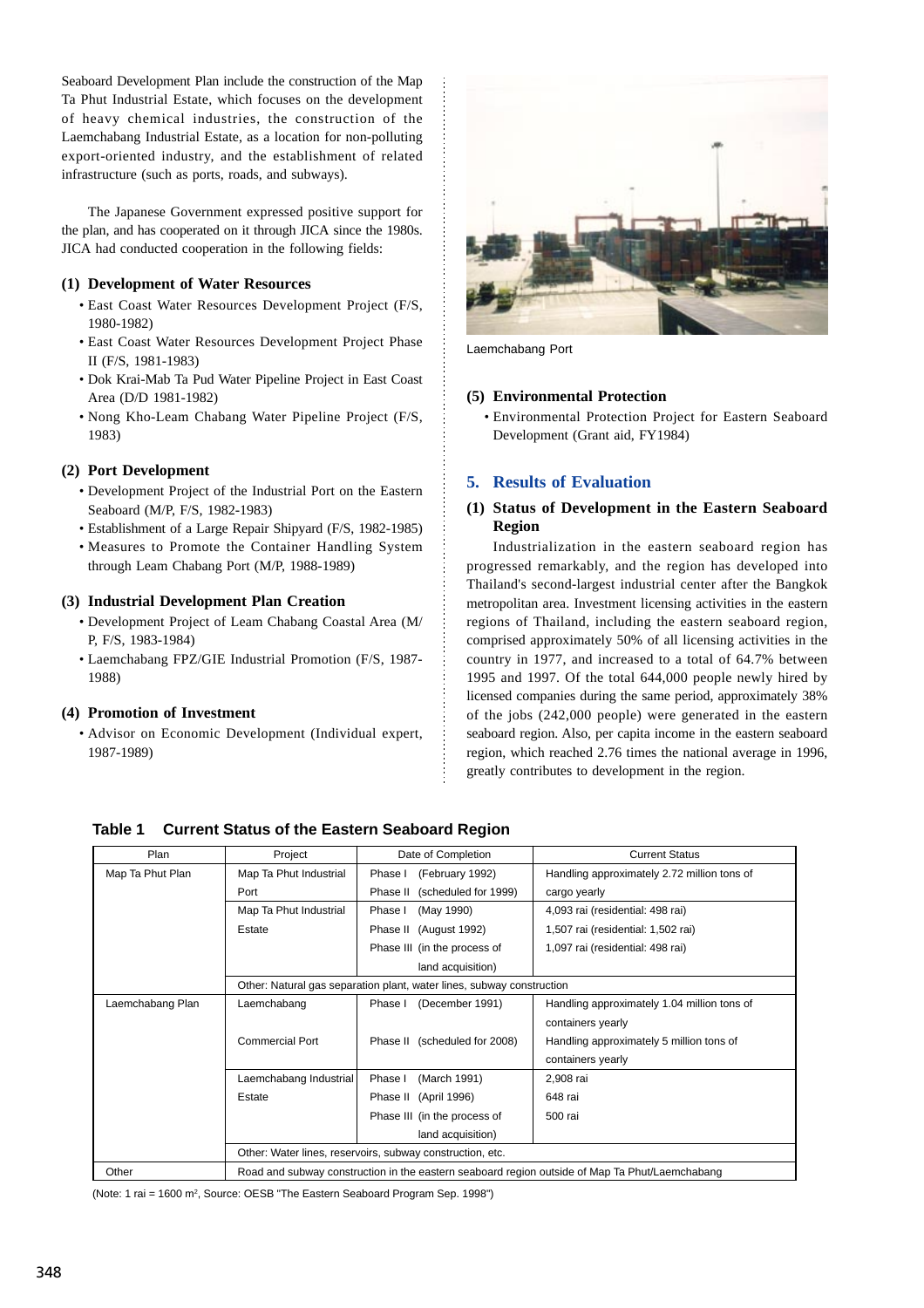# **Table 2 Factory Concentration in Three Eastern Seaboard Provinces**

|                                        | 1981        | 1996         | 1996/1981 |
|----------------------------------------|-------------|--------------|-----------|
| 3 provinces on<br>the eastern seaboard | 5 companies | 25 companies | x 5.0     |
| 5 provinces in<br>central Thailand     | 4 companies | 18 companies | $x$ 4.5   |

# **Table 3 Change in Per Capita Income in Three Eastern Seaboard Provinces**

|      | Average of 3 provinces<br>on the eastern seaboard | Average of entire<br>country | Eastern seaboard<br>/entire country |
|------|---------------------------------------------------|------------------------------|-------------------------------------|
| 1990 | 70,000 baht                                       | 35,000 baht                  | x 2.0                               |
| 1996 | 138,000 baht                                      | 50,000 baht                  | x 2.76                              |

The current status and future expectations for eastern seaboard development are as shown in Table 1 to 3:

# **(2) JICA Cooperation on the Eastern Seaboard Development Plan**

JICA has played a major role in industrialization and regional development in the eastern seaboard region, and the evaluation of JICA's total cooperation in the Eastern Seaboard Development Plan is as follows:

# **1) Efficiency**

JICA's various development studies and the dispatch of experts corresponded well with the timing of development on the Thai side, and served as a guiding force for the Eastern Seaboard Development Plan. An additional survey was not conducted by the Thai government between the implementation of the development studies and yen loans provided by OECF, it can be determined that planning and fund-raising were efficiently conducted between the time of the development studies and the yen loans.

# **2) Effectiveness**

Most projects whose master plans were created through JICA development studies have progressed largely according to plan, and accomplished their desired effect. Although changes were observed in part of the plan, these were appropriate changes made by the Thai side in response to economic and other conditions.

# **3) Impact**

The proportion of Office of Board of Investment (BOI) certified investments throughout Thailand that were located in the eastern region increased from 23% in 1991 to 75% in 1997, and the Eastern Seaboard Development Plan has brought about the development of the eastern seaboard region as an industrial base in Thailand. It is also significant in that 200 companies have relocated to the eastern seaboard region from the Bangkok metropolitan region, where overconcentration had become an issue. On the other hand, environmental problems such as air pollution have been pointed out at the Map Ta Phut Industrial Estate, and although this situation is not currently serious, continuous monitoring of environmental pollution by the Thai side will be necessary.



Map Ta Phut Port

# **4) Relevance**

The location of the Map Ta Phut Port and residental estates and the commissioning of operation of the terminal to the private sector, which were proposed in the JICA development studies, were realized by the Thai side, and aided in the success of the Eastern Seaboard Development Plan. The Thai government is currently planning to promote continued development in previously developed areas and expand development farther inland through the establishment of a highway network. The nature of the JICA development studies can be considered relevant even under current conditions.

# **5) Sustainability**

Use of the developed port is increasing briskly. The Industrial Estate Authority of Thailand is also operating at a profit, since the development of industrial estates in the eastern seaboard region has been largely achieved. As the Thai Government has also expressed its continual support for future eastern seaboard development, sustainability is extremely high.

#### **(3) Evaluation of the development study on the "Laemchabang EPZ/GIE Industrial Promotion (recommendation for measures to attract investment) 1) Efficiency**

The Laemchabang EPZ/GIE Industrial Promotion was implemented at an ideal time-one year before the opening of the Laemchabang Industrial Estate-which contributed to the decision on the basic direction of the base's development.

# **2) Effectiveness**

By 1997, all of the land at the Laemchabang Industrial Estate was in use. This meant that the study's purpose, which was to attract non-polluting, export-oriented and laborintensive industries, except for heavy chemical industries, had been achieved. In particular, the enrichment of communications equipment, which was proposed by this study, was instrumental in estate sales promotion.

# **3) Impact**

In the Laemchabang region, there was private investment of 75 billion baht (of which over 80% was foreign capital). About 48,000 jobs were created, of which over 80% were in